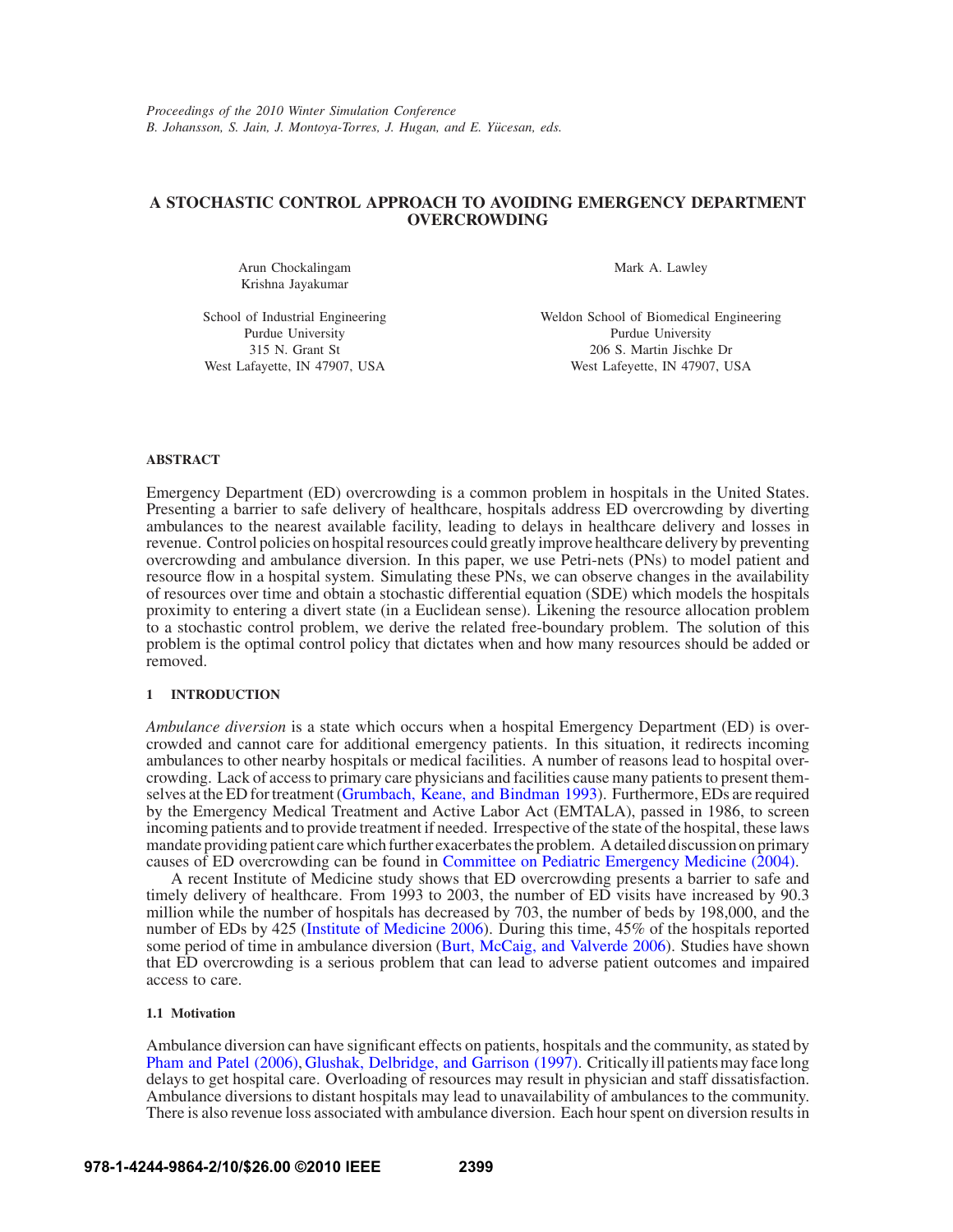a loss of \$1086 in revenue for hospitals (McConnell, Christopher, and Mohamud 2006). Furthermore, each patient not seen equates to \$8000 to \$10000 in lost revenues to the hospital (Jenson 2003). The problem of hospital overcrowding is a serious one that needs to be addressed.

## **1.2 Contribution and outline**

In this paper, we propose a novel approach to derive control policies which hospitals may use to manage resources better to improve patient care and profit to the hospital. Specifically, these policies dictate when and how many additional resources need to be brought in to ease congestion. We develop a mathematical model of a hospital system using Petri-net theory, and convert this model to a simulation model. The novelty of the approach lies in the next step, where using the PN model, we develop a measure termed *distance to divert*, which measures the proximity of a hospital to a divert state, in an Euclidean sense. Output obtained from the simulation runs of the hospital system are used to obtain a stochastic representation for this measure, based on which we derive a stochastic impulse control problem. Stochastic impulse control theory has been widely applied to financial engineering problems, but to the best of our knowledge, it has not been applied in the context of healthcare problems. The solution to this stochastic control problem is the optimal control policy, which can be used by hospitals to better manage resources.

The paper is laid out as follows. In Section 2, we discuss our use of Petri-net theory to model a hospital system. In Section 3, we describe the simulation of the Petri-net model. In Section 4, we link the current problem to a class of problems known as stochastic impulse control problems. We provide a brief numerical example illustrating this approach in Section 5 before concluding in Section 6.

### **2 PETRI-NET MODELS OF PATIENT FLOW**

The patient flow in a typical hospital system is shown in Figure 1. Solid lines in the figure represent patient flow and dotted lines represent information flow. Patient arrival to the ED is either by emergency medical services (EMS) or walk-ins. Physicians order tests as part of patient assessment and these tests are done in the labs. From the ED, patients may move to one of three units; the Operating Room (OR), the Intensive Care Unit (ICU) or the Medical Surgical Unit (Med/Surg). The path followed depends on the severity of their condition and the type of treatment required. Patients may move to the OR for required procedures. After emergency treatment, patients with higher acuity may move into the ICU while stable patients move to Med/Surg. A situation known as *access blocking* may arise, where patients from the ED cannot move to units such as the ICU and Med/Surg due to a lack of free inpatient beds. This situation prevents ED patients requiring inpatient-care from gaining access to appropriate hospital beds within a reasonable time frame and halts their progress. A propagation of these effects lead to congestion, and ultimately a state of ambulance diversion.



Figure 1: Hospital patient-flow diagram

In this paper, we use Petri-nets (PNs) to model patient flow in a hospital. Petri-nets are directed, bipartite graphs that can be used to model discrete distributed systems. A PN consists of a set of *places*, and a set of transitions and arcs that connect place(s) to a transition and vice-versa. Non-negative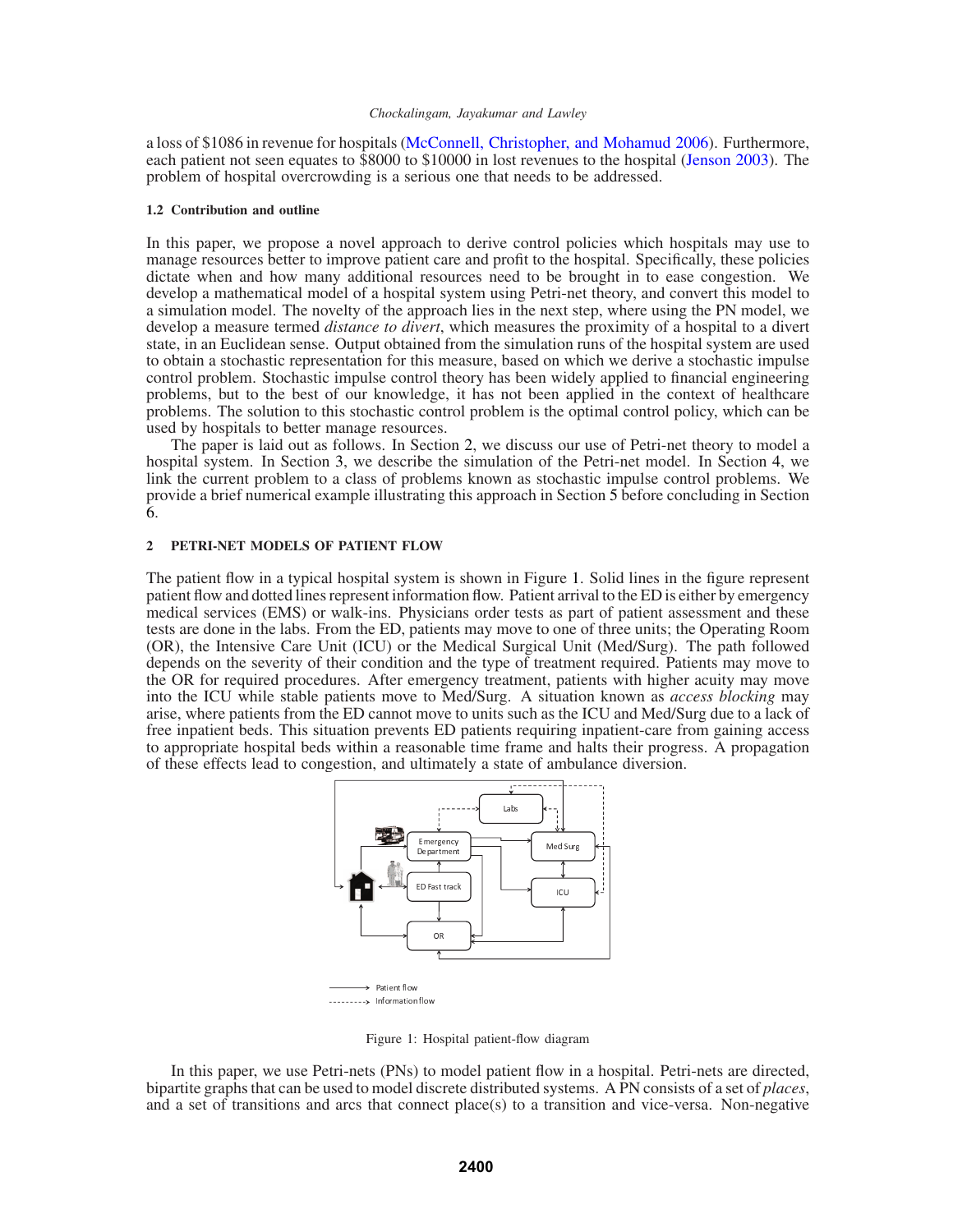integers assigned to every place in the net are known as *tokens*. A *marking* assigns to each place in the PN a number of tokens. The marking can be viewed as a 'snapshot' of how tokens are distributed in the PN. The PN is defined by its structure and its initial marking  $M<sub>o</sub>$ . A transition is said to be enabled when every input place of the transition has at least *k* tokens, where *k* is the weight of the arc from an input place to the transition. When a transition fires, tokens are removed from input places and deposited into output places. Input places are analogous to pre-conditions and output places are analogous to post-conditions. Transitions can be viewed as events. Thus, for an event to occur (transition to fire), pre-conditions (tokens in input places) must be satisfied. Occurrence of the event creates the post conditions. Thus, tokens are removed from input places and deposited in output places. A detailed tutorial on Petri-nets can be found in Murata (1989).

Our choice of using PNs to model patient flow in hospitals stems from the fact that PNs capture structural properties of the underlying system which we can study and use. Two properties we are interested in are *reachability* and *boundedness*.

A marking  $M_f$  is said to be *reachable* from a marking  $M_0$  if there exists a sequence of firings that transform  $M_0$  to  $M_f$ . So, if  $M_f$  is reachable from  $M_0$ , and the net consists of *m* places and *n* transitions, we can write the state equation

$$
M_f = M_0 + \phi X,\tag{1}
$$

where  $\phi \in \mathbb{Z}^m \times \mathbb{Z}^n$  is the *incidence matrix* and  $X \in \mathbb{Z}_+^n$  is the *Parikh vector* (PV). Entry  $\phi_{ij}$  in the incidence matrix describes the change in tokens in place  $i \in [1,m]$  when transition  $j \in [1,n]$  fires. The PV is the set of transition firings required for the system to evolve from  $M_0$  to  $M_f$  Each entry in the PV  $(x_i)$  describes the number of times transition *j* needs to fire in order for  $M_f$  to be reached from *M*0. In our context, using the reachability property, given a current state (or marking), we can determine the sequence of firings necessary for the hospital to enter a divert state.

A PN is said to be *bounded* if the number of tokens in each place does not exceed a finite number for any marking reachable  $M_0$ . The boundedness property is used to verify and validate the PN model used to describe patient flow in the hospital.

An example of a PN with 5 places and 3 transitions is shown in Figure 2. The current marking



Figure 2: Example of a Petri-net

of this PN is  $[3, 1, 0, 2, 0]^T$ . Firing transition T1 removes 1 token from P1 and 1 token from P4 and deposits 1 token in P2. This results in a new marking  $[2,2,0,1,0]^T$ . Firing T2 now changes the marking to  $[2,1,1,1,1]^T$ . The PV for this sequence of transitions is  $[1,1,0]^T$ . The state equation for this example can now be written as

$$
\begin{bmatrix} 2 \\ 1 \\ 1 \\ 1 \\ 1 \end{bmatrix} = \begin{bmatrix} 3 \\ 1 \\ 0 \\ 2 \\ 0 \end{bmatrix} + \begin{bmatrix} -1 & 0 & 0 \\ 1 & -1 & 0 \\ 0 & 1 & 0 \\ -1 & 0 & 1 \\ 0 & 1 & -1 \end{bmatrix} \times \begin{bmatrix} 1 \\ 1 \\ 0 \end{bmatrix}
$$
 (2)

We develop patient-flow PN models, consisting of the units depicted in Figure 1, based on care delivery processes in the hospital. Figure 3 shows the complete PN for the hospital system. The models contain resources like beds, nurses, physicians etc., in the form of tokens and patients use these tokens according to model logic to receive care. These resource tokens are held by the patients until they move to the next stage. For instance, patients transferring from ED to the ICU will not release ED beds until they acquire an ICU bed. These create dependencies between the different hospital units and allow us to model access blocking and divert. We define divert state to be the state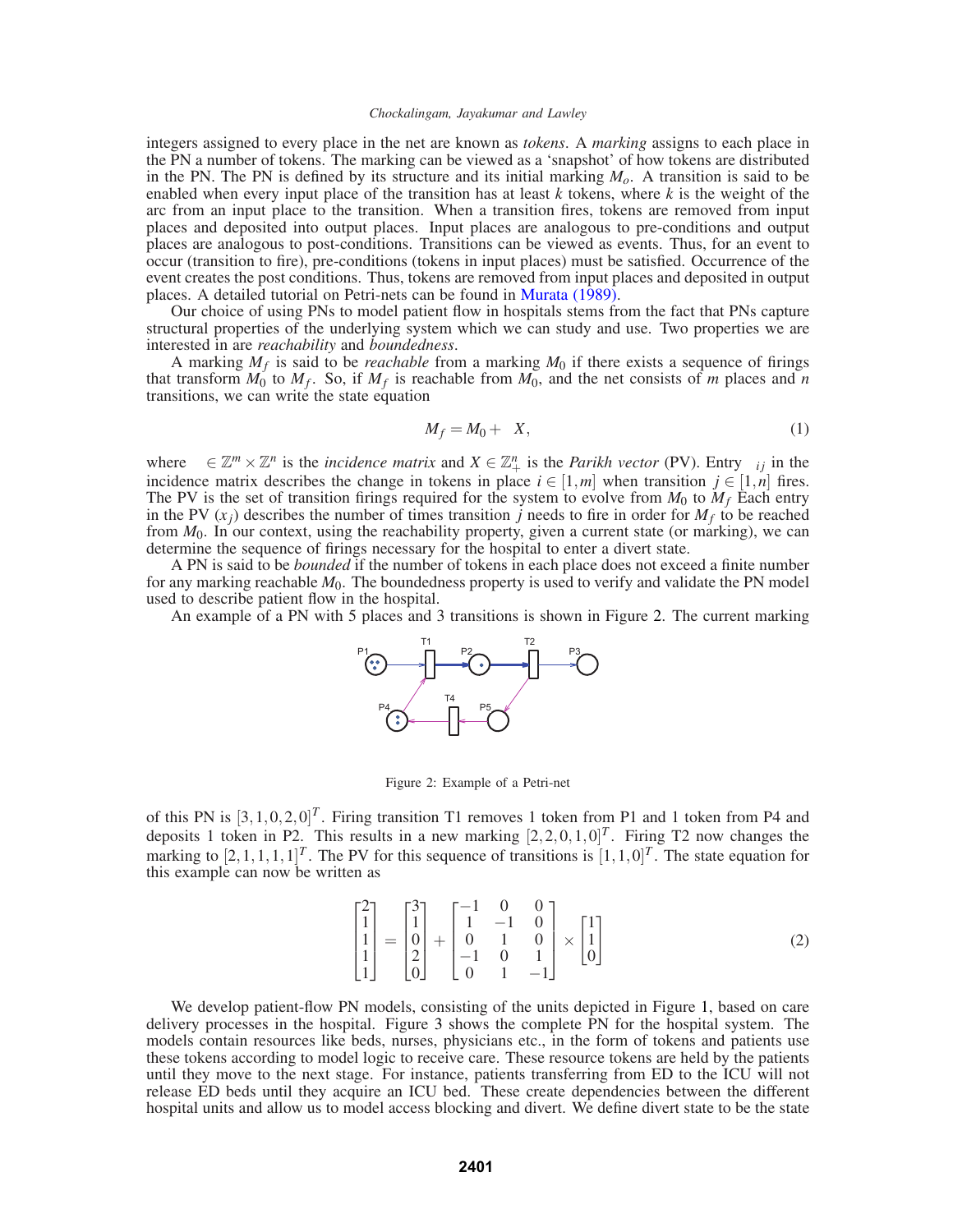

Figure 3: Petri-net model of the hospital

where there are no ED and ICU beds available. In the PN model, it can be viewed as "no available tokens" in places which hold resource tokens for ED and ICU beds. Using the number of beds to decide divert status is logical, since the hospital can instantly determine how many beds are available, whereas the problem of partial observability arises when trying to determine the state of other areas in the hospital, such as the waiting room.

In our model, patients can walk-in to the ED or arrive by ambulance. ED Fast Track is the part of ED that serves less critical patients and eases congestion in the ED by freeing up ED resources for more critical patients. For modeling purposes, we assume that all walk-in patients are directed to FT, and all ambulance arrivals are directed to the ED. A patient's condition is assessed in the triage. Critical walk-in patients may be transferred to ED. Patients move into Med/Surg and ICU as the case may require. Stabilized patients are discharged home. The physicians may use the services of lab to perform various tests on the patient.

Along the patient-flow path, a patient will require and use resources like nurses, beds and physicians during their stay in the hospital. These resources are modeled as places with limited tokens in the PN. The delay in availability of a resource is represented as non-availability of tokens to advance the patient tokens through the net. This delay increases the number of patient tokens in the system waiting for a resource. Disruption of patient flow in the ED can be created not only by lack of resources in the ED, but also by a lack of ICU or Med/Surg resources. The extent of non-availability of resources and the number of patients in the system can be used to determine whether the hospital is close to entering a divert state.

By assigning probability distributions to the occurrence of events, modeled by transitions, and to the length of time taken for an event to complete, we can use discrete-event simulation software to study the hospital's operations in detail. Using *AutoMod* to simulate the hospital, we can study measures such as time spent in divert state, utilization level of resources and total cost to the hospital. We have used data obtained from St. Vincent's hospital in Birmingham, Alabama to keep our model as close to the real world as possible, and simulated hospital operations for 30 days, as in Kokler (2008).

Before we can simulate the PN model we have just developed, we need to verify that the net represents the real world process. The boundedness property of the Petri-net allows us to study the tendency of the system to overflow and thereby verify the accuracy of the model. Given an initial marking  $M_0$ , we determine the maximum number of tokens that each place in the net can hold for all reachable markings. The bound for each place is obtained by solving an integer-programming (IP) problem using Equation (1), the state equation. For each place  $i \in [1,m]$ , the problem is formally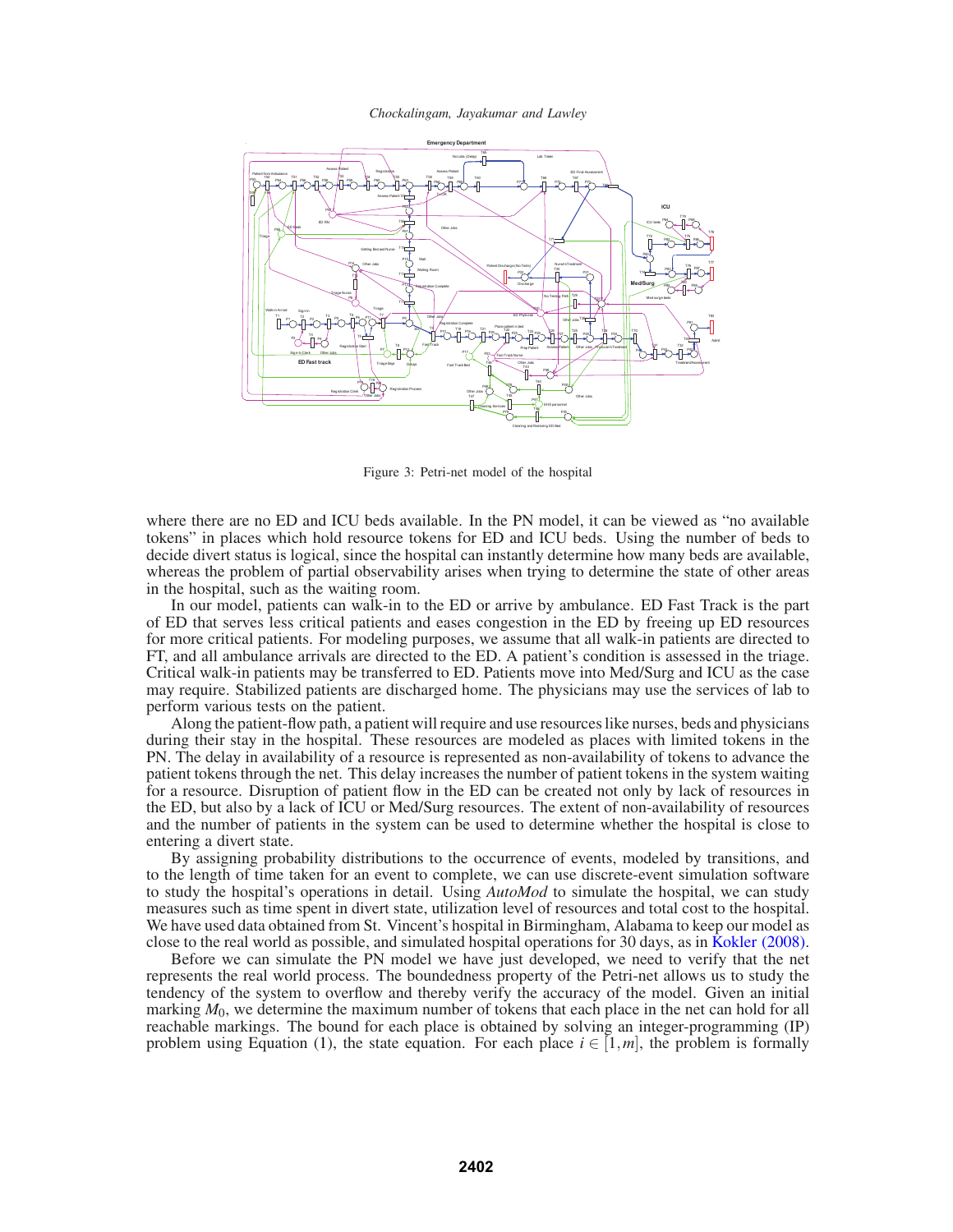stated as

$$
\begin{aligned}\n\max y_i \\
\text{such that} \quad \mathbf{y} &= \mathbf{M_0} + \phi \mathbf{X} \\
y_i &\in \mathbb{Z}_+ \\
x_j &\in \mathbb{Z}_+ \ \forall j \in [i, n],\n\end{aligned}
$$

where  $\mathbf{y} = (y_1, y_2, \dots, y_m)^T$ . Solving this problem for each of the *m* places will provide us with the vector **y**, the maximum number of tokens that can be held in each place.

Now, resources such as registration clerks, are also modeled as tokens in places. Clearly, all places dependent on this resource, such as "patient with the registration clerk", are constrained by this resource. The maximum number of tokens that this constrained place can hold is therefore limited to the maximum number of available tokens in the constraining place. For example, if there are only 4 registration clerks, at any time, there can be at most 4 tokens in the place "patients with registration clerk". On the other hand, for any place that is not constrained by other resources, the maximum number of tokens that can be held in this place is the number of tokens that the system is initialized with. The place "patients in the waiting room" (assumed to have infinite capacity) is not constrained by any resource, and depends only on the number of patients (tokens) in the system. The maximum number of tokens that can be held in this place would clearly be the number of patients in the system.

Our PN model consists of 90 places and 83 transitions. For the boundedness study, we load the system with 100 tokens, and solve the IP problem described above for each of the 90 places. We list the boundedness results for 6 of the 90 places in Table 1 as an illustration of the boundedness study. For each of the 6 places, the table lists the associated ID (or number), a description, the maximum number of tokens that can be held in that place, and the constraining resource (if any), together with the maximum number of tokens available at the constraining resource in parentheses.

|                 |                                                           |                               | Constraining resource       |
|-----------------|-----------------------------------------------------------|-------------------------------|-----------------------------|
| Place ID        | Description                                               | <b>Bound</b>                  | (Max. no. of tokens)        |
|                 |                                                           |                               | for resource place)         |
| P <sub>6</sub>  | Patient with the Registration clerk                       |                               | Registration clerk (4)      |
| P <sub>9</sub>  | Patient in the Triage Bay with Triage Nurse and Physician | $\mathfrak{D}_{\mathfrak{p}}$ | Triage Bay/Triage Nurse (2) |
| P <sub>16</sub> | Patient in Waiting room to get into Fast Track            | 100                           | None                        |
| P <sub>53</sub> | Patient arriving by ambulance                             | 100                           | None                        |
| P <sub>25</sub> | Patient in the Fast-track bed with Fast Track Nurse       |                               | Fast Track Nurse (2)        |
| P86             | Patient in the ICU bed                                    | 6                             | ICU Bed $(6)$               |

Table 1: Boundedness property verification

Looking at the table, we find that for places which are constrained by some resource, the bound is the maximum number of tokens available for that resource place. For other places, the bound is 100, the number of tokens the system was initially loaded with. A similar situation is observed with the remaining places, which we have omitted to show here. We therefore find that the net is indeed bounded, and can proceed with simulating the PN model.

### **3 SIMULATION OUTPUT**

The calculations that can be performed on the PN are restricted to the deterministic model. To study the stochasticity of the patient flow process, the PN model is converted into a simulation model. Code templates were developed for places and transitions and these templates were modified to fit the logic of the Petri-net. The initial resource levels used in the simulation model are shown in Table 2.

A discrete-event simulation model of the PN shown in Figure 3 was created and simulated using *AutoMod* for a runtime of 30 days. During the simulation run, the hospital states (markings) are mapped every 10 minutes. Recall that the PN was validated using the *boundedness* property of Petri-nets. The simulation model of the PN is also validated in a similar fashion, by observing the number of available resources at all times. Instantaneous resource availability over the length of the simulation run is shown in Figure 4. The availability of 'Fast track beds', 'Physicians', 'ICU beds' and 'ED beds' is shown in the figure as an illustration. Statistics on all other resources, as well as patient-related metrics, can also be readily obtained from the simulation output.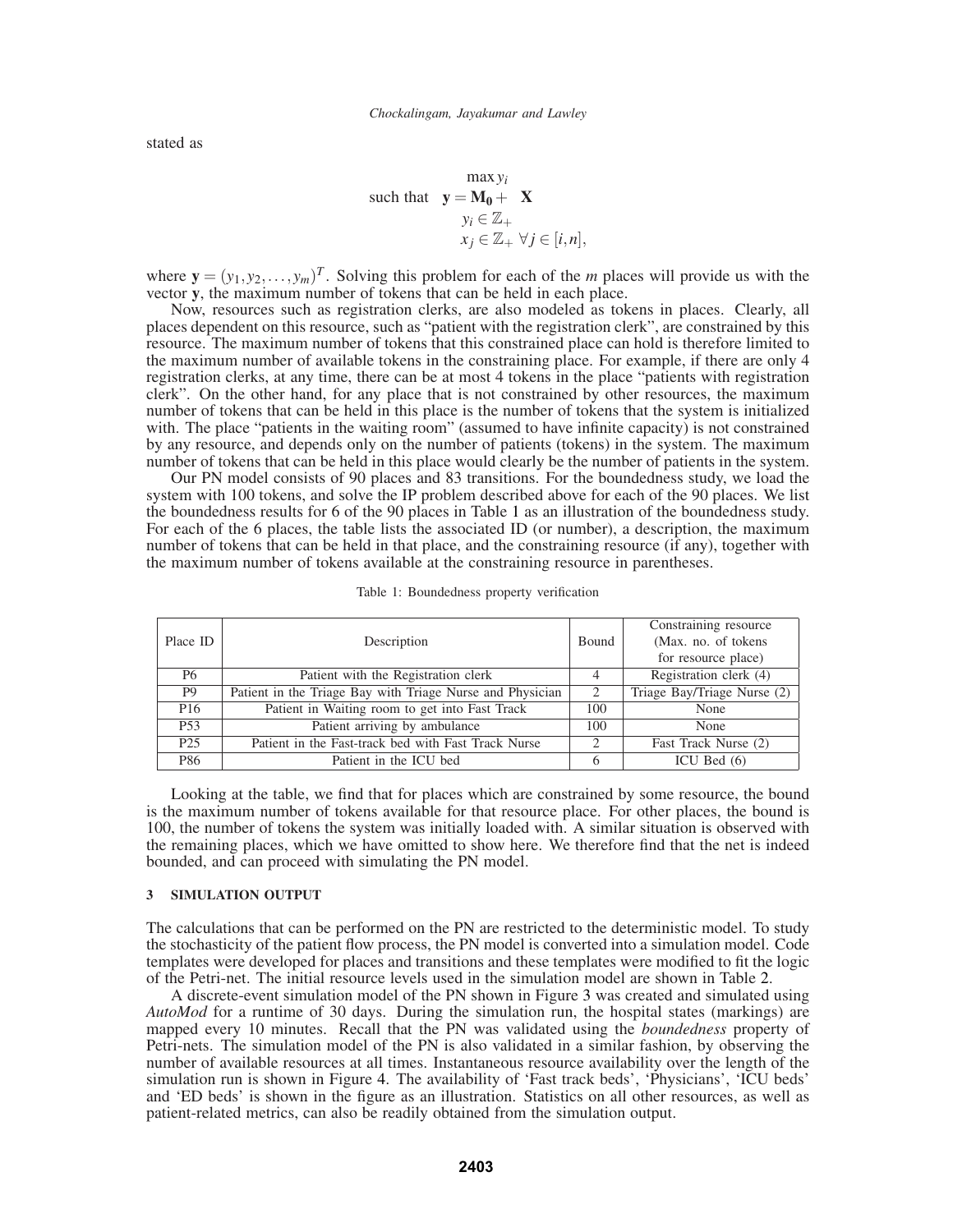*Chockalingam, Jayakumar and Lawley*

| Places           | Resource                | Max tokens         |
|------------------|-------------------------|--------------------|
| P7               | <b>Triage Bays</b>      | $\overline{c}$     |
| P <sub>8</sub>   | <b>Triage Nurse</b>     | $\overline{2}$     |
| P <sub>19</sub>  | Registration clerk      | 4                  |
| P <sub>17</sub>  | Fast-track Bed          | 5                  |
| P <sub>2</sub> 3 | <b>Fast track Nurse</b> | $\mathfrak{D}_{1}$ |
| P <sub>55</sub>  | ED Beds                 | 25                 |
| P30              | Physician               | 3                  |
| P47              | <b>EHS</b>              | $\overline{c}$     |
| P84              | <b>ICU</b> Beds         | 6                  |
| P85              | Med/Surg Beds           | 26                 |

Table 2: Initial resource-token distribution



Figure 4: Simulation output: Instantaneous resource availability

It can be seen from Figure 4 that as the system is loaded with patients, the level of resources available varies due to randomness in the patient arrival process and the resource service times. As the system gets loaded and unloaded, it changes states. These states can be classified as good or bad states based on the PN marking.

# **4 OPTIMAL CONTROL POLICIES**

In this section, we discuss the formulation of the underlying stochastic control problem using the PN model of the hospital. The solution of this problem will yield an optimal control policy as its solution. We then describe how this policy can be used by the hospital to manage resources, and prevent ED overcrowding.

Now, when a hospital is overcrowded, access blocking (defined in Section 2) occurs and restricts patient movement in the hospital. The hospital eventually enters a divert state when they are unable to accept and care for patients arriving by ambulance. They discharge patients as quickly as possible to free up resources and exit the divert state. Such situations could be avoided by monitoring the state of the hospital and appropriately bringing in extra resources, such as nurses and beds. These extra resources brought in to cope with overcrowding are referred to as *surge units*. Obviously, bringing in extra resources translates to additional costs, either fixed or proportional, or even both. These additional costs prevent the continuous addition of resources in the hospital. Rather, resources have to be brought in judiciously, to manage the patient flow, while at the same time controlling costs.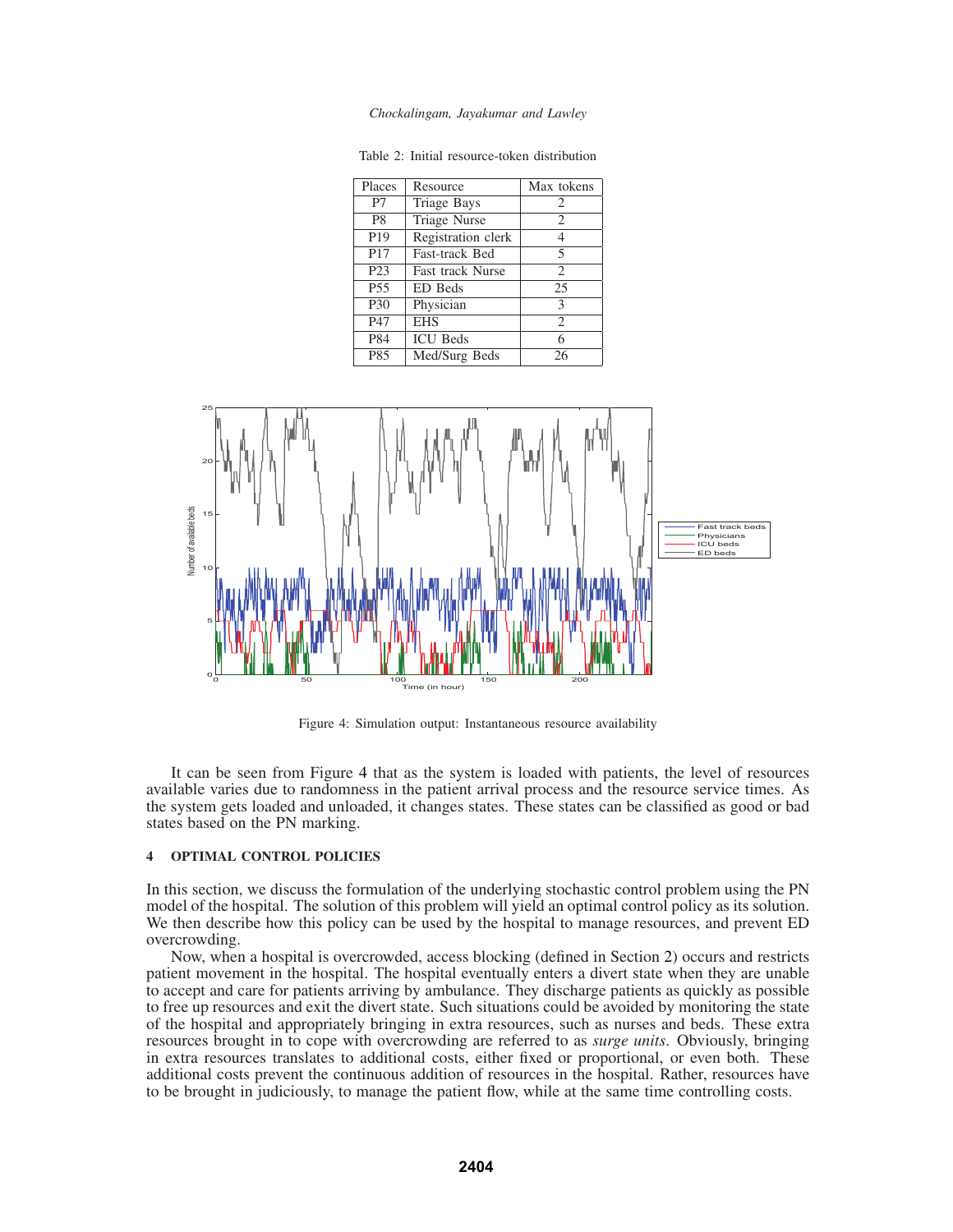So, at certain critical times, surge units need to be added to the hospital to handle overcrowding. When the overcrowding subsides, these surge units need to be removed so that the hospital may remain cost efficient. The hospital therefore needs a control policy that dictates *when*, *which*, and *how many* resources should be brought in or removed. This problem of determining the optimal control policy can be cast as a *stochastic impulse control problem* though. Typically in such problems, the controller faces some underlying process, a reward (or cost) structure, and a infinite time horizon. There exist fixed and proportional costs associated with the controls. Exerting the controls moves the underlying process from one point to another and incurs both a fixed cost and a cost proportional to the change in the underlying process. The controller's objective is to maximize (minimize) the total discounted expected reward (cost). The control policies in these problems are characterized by four scalars,  $d$ ,  $D$ ,  $U$  and  $u$ , with  $d < D < U < u$ . Thus, when the underlying process strikes  $d$ , the control increases the process to *D*, and when the process strikes *u*, the control decreases the process to *U*. The region  $[D, U]$  is the optimal no-control region. When the process is in this region, no control is exerted. When the process tries to leave this region, a control is exerted to move it back to the no-control region. The reader is referred to Bensoussan and Lions (1984) for a detailed treatment of typical stochastic impulse control problems.

The problem at hand is clearly equivalent to a stochastic impulse control problem. Once we cast our problem in the required form, an optimal control policy can be obtained that will help the hospital avoid overcrowding and entering a divert state. In order to derive the stochastic control problem though, we need a model that accurately describes the underlying process, and on which controls can be exerted.

## **4.1 Distance to Divert**

The underlying process on which the stochastic control problem is based on is derived using the Parikh vector described earlier. Recall that the PV is a set of transition firings that transform the system from marking  $M_0$  to marking  $M_f$ . These markings can be thought of as points in *m*-dimensional place, and represent the current state of the hospital. Using the PV  $\bar{X}$ , we can compute how far  $M_f$  is from  $M_0$ in Euclidean space, based on the transitions that need to be fired. The distance  $\gamma$  is given by

$$
\gamma = \sum_{j=1}^{n} \left[ \sum_{i=1}^{m} \phi_{ij}^{2} \right]^{1/2} x_j
$$
 (3)

Equation (3) can be written as  $\gamma = AX$  for notational convenience, where  $A \in \mathbb{R}^n$ , with the *j*<sup>th</sup> entry of *A* given by  $a_j = \left[ \sum_{i=1}^m \phi_{ij}^2 \right]^{1/2}$ .

We can now define the concept central to the underlying process we will use for our stochastic control problem, the *distance to divert Y*. Given a definition for divert, we can compute the distance between the current state and the nearest divert state. The definition of divert is context-specific. Recall that in our context, divert occurs when there are no available ED and ICU beds. Therefore, with a given current state, we can compute *Y*, the distance to the nearest divert state. Clearly, the hospital is in a divert state when  $Y = 0$ . Given a current state  $M_0$ , the measure *Y* is obtained by solving the following IP problem:

$$
\min_{X \in \mathbb{Z}_+} AX (= Y)
$$
\nsuch that

\n
$$
M'_f = M_0 + \phi X,
$$
\n(4)

where the marking  $M'_f$  has a zero entry for the places associated with ED beds and ICU beds.

Alternatively, the distance to divert measure can also be computed using the Minimum Parikh Vector (MPV) concept developed in Criswell et al. (2007). The MPV is an  $n \times 1$  vector which describes the minimum number of times each transition must fire for the hospital to reach the *nearest* divert state. The MPV is obtained by replacing *AX* in Equation (4) with  $\sum_{j=1}^{n} x_j$ , and solving the IP problem. With the MPV solved for, *Y* is obtained using Equation (3).

Simulating the PN model representing the hospital allows us to compute and plot *Y* as it varies with time. The simulation run allows us to observe the state of the hospital at various times. Recall that we have used a 30-day period for our simulation runs. At 10-minute intervals, we capture the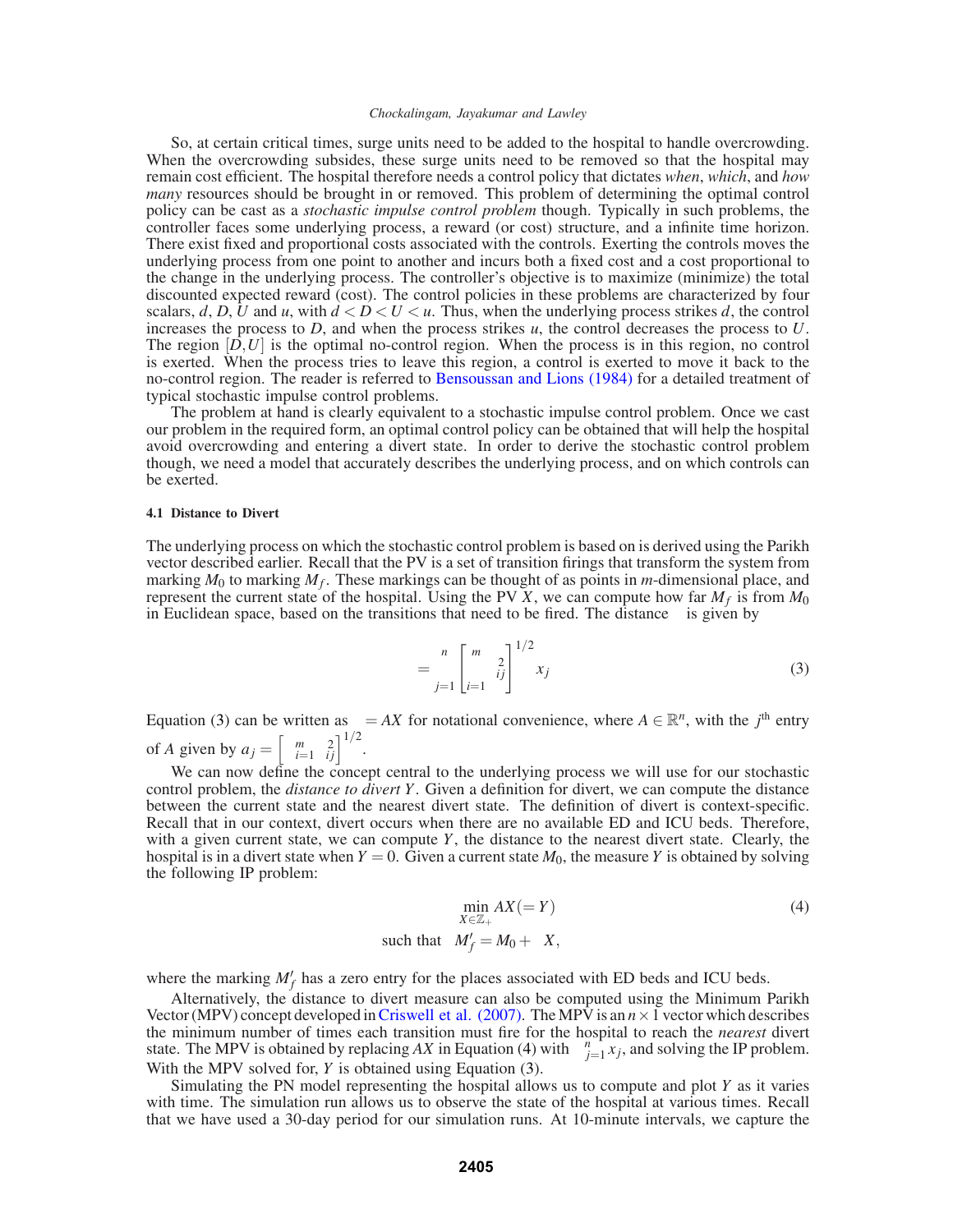

state of the hospital and compute *Y*. Figure 5 plots *Y* from 1 simulation run over a 30-day period in.

Figure 5: Distance to divert, *Y*

Looking at Figure 5, we find that *Y* resembles a stochastic process. We postulate that a geometric Brownian motion of the form

$$
dY_t = \mu Y_t dt + \sigma Y_t dW_t, \qquad (5)
$$

can be used to model the process *Y*, where  $\mu$ ,  $\sigma \in \mathbb{R}$ . Other stochastic processes, such as a standard Brownian motion or a mean-reverting process, may be used to model *Y*, The measure *Y* though, represents a distance and as such, has to be non-negative always. For this reason, we have chosen to model *Y* as a geometric Brownian motion process.

Running the simulation multiple times, we obtain multiple time series for the*Y* process. Conducting an augmented Dickey Fuller test on these time series, and by analyzing these time series, we find that they are stationary and independent. The geometric Brownian motion process can therefore be used to model the distance to divert measure *Y*.

#### **4.2 The Stochastic Impulse Control Problem**

We now formalize the stochastic impulse control problem which will yield the optimal control policy as its solution. The process  $Y_t$  models the hospital's proximity to a divert state at any point in time. Our aim is to derive a control policy based on the evolution of *Yt* that will help the hospital avoid overcrowding and divert states. Now, at any point in time, the state of the system can be increased (bring in surge units) or decreased (remove excess resources). These changes carry with them fixed and proportional costs. Let the fixed and proportional costs of increasing (decreasing) the system be *K* (*L*) and *k* (*l*) respectively. Then, the cost of increasing the state from *y* to  $y + \delta$  is  $K + k\delta$  and the cost of decreasing the state from *y* to *y*− $\delta$  is *L*+*l* $\delta$ . In our context, *K* and *L* might be administrative costs associated with bringing in or removing resources, for example. The costs *k* and *l* might be the cost associated with adding or removing an ED bed. These costs are problem-specific, depending heavily on the hospital system being modeled. There is also a profit function *h*(·) associated with the system, such that at any point in time, the instantaneous profit is  $h(Y_t)$ . We take h to be a convex function that achieves its maxima at a finite point.

Let  $\{\mathscr{F}_t\}$  be the filtration generated by the standard Brownian motion  $W_t$ . Let  $0 \le \tau_1 \le \tau_2 \le \ldots$ be a sequence of stopping times adapted to  $\{\mathscr{F}_t\}$  such that only a finite number of  $\tau_i$  will occur in any bounded interval with probability one. Then,  $\{\mathscr{F}_{\tau_i}\}$  is the  $\sigma$ -algebra of events up to  $\tau_i$ . Let  $\xi_i$  be a random variable which is  $\{\mathcal{F}_{\tau_i}\}$ -measurable. An impulse control  $\psi$  is defined as  $\psi = (\tau_1, \xi_1; \tau_2, \xi_2; \ldots)$ . The  $\tau$ 's represent stopping times at which the control is exerted. At time  $\tau_i$ , the system is increased by ξ*i*, i.e., *Y*<sub>τ*i*</sub> = *Y*<sub>τ*i*</sub>− + ξ*i*, where *Y*<sub>τ*i*</sub>− is the value of the underlying process just before the control is exerted. In our context, this would imply bringing in surge units to increase the distance to divert by  $\xi_i$ . Note that  $\xi_i$  may be negative. Now, the total discounted expected profit associated with using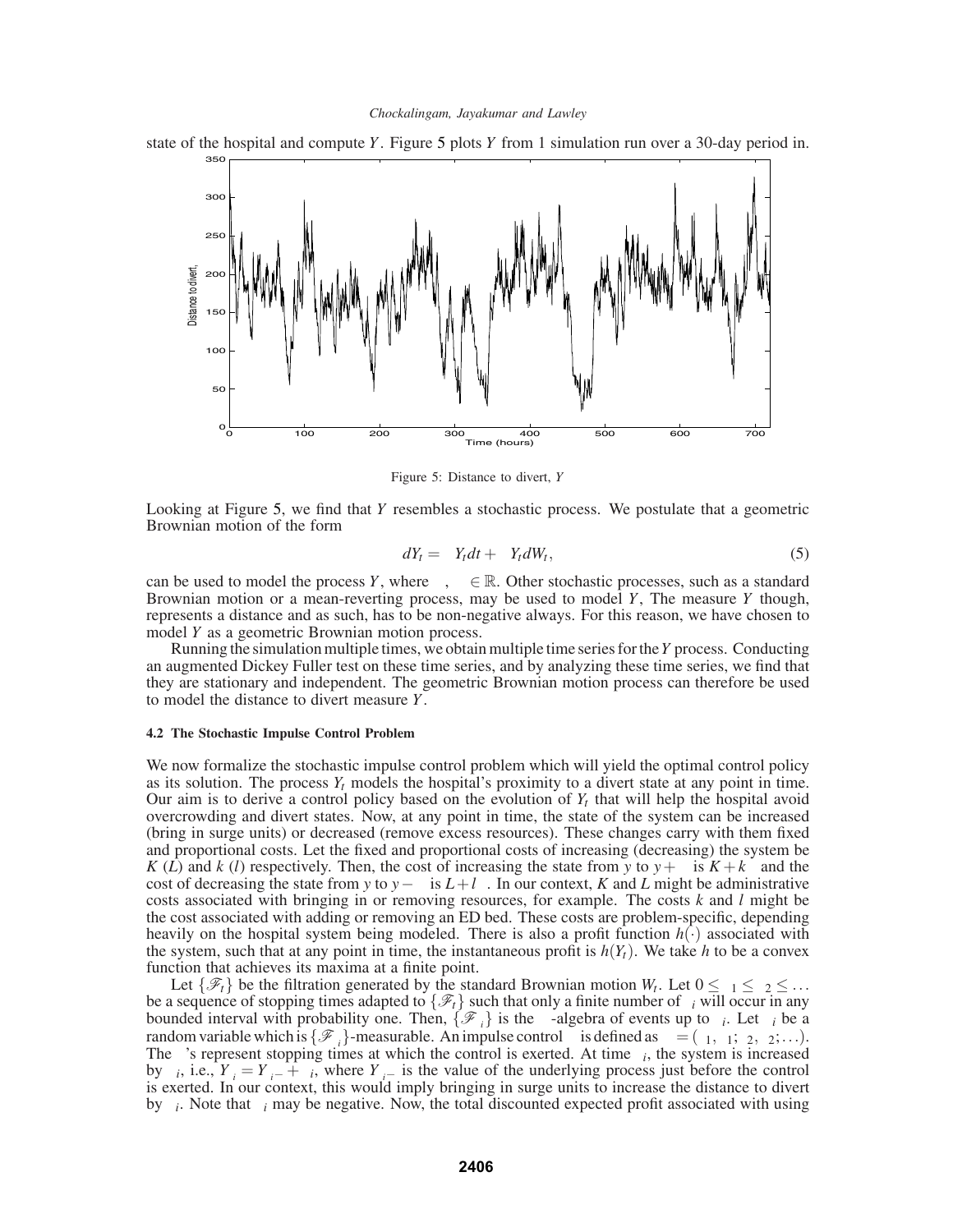some control  $\psi$  is

$$
\mathscr{J}(\psi) = \mathbb{E}\left\{\int_0^\infty e^{-\theta t} h(Y_t) dt - \sum_i e^{-\theta \tau_i} \left[\mathbf{1}_{\xi_i>0} \cdot (K + k|\xi_i|) + \mathbf{1}_{\xi_i<0} \cdot (L + l|\xi_i|) \right] \right\},\tag{6}
$$

where 1 represents the indicator function and  $\theta$  is the discount rate. As mentioned before, we are interested in determining the impulse control that will result in the greatest total expected discounted profit (value function),  $\bar{V} = \sup_{\psi} \mathcal{J}(\psi)$ .

The dynamic programming principle is used in conjunction with Itô's lemma to obtain the differential equation problem, termed the Hamilton-Jacobi-Bellman (HJB) equation, from the stochastic control problem formulation. Say the system is uncontrolled for an infinitesimal amount of time, from 0 to ∆*t*, before the optimal control policy is used. The resulting value function cannot be greater than the optimal value function, by definition of the optimal value function. Using this idea together with Itô's lemma, we obtain the following inequalities which *V* has to solve:

$$
\frac{1}{2}\sigma^2 V''(y) + \mu V'(y) - \theta V(y) + h(y) \leq 0,
$$
\n(7)

$$
\sup_{\xi>y} \{ V(\xi) + K + k(\xi - y) \} - V(y) \leq 0,
$$
\n(8)

$$
\sup_{\xi < y} \{ V(\xi) + L + l(\xi - y) \} - V(y) \leq 0, \tag{9}
$$

where superscripted dashes represent differentials and  $Y(0) = y$ .

Solving the inequalities in Equations (7) - (9) will provide us with both the optimal control  $\hat{\psi}$ and the optimal value function *V*. This type of problem is known as a *free-boundary problem*, as the optimal controls, or boundaries (*d*, *D*, *U*, and *u*) are not known *a priori* and have to be solved for as part of the problem. This free-boundary problem can be solved using the the moving-boundary techniques developed in Chockalingam and Muthuraman (2009) and Feng and Muthuraman (2009). The scalars *d*, *D*, *U*, and *u* obtained by solving this problem will form the control policy the hospital should use.

#### **4.3 Control Policy Translation**

The control policy applies to the distance to divert measure. Thus, if  $Y_t = d$ , surge units should be brought in such that the distance to divert increases to *D*. Conversely, if  $Y_t = u$ , excess resources should be removed such that the distance to divert decreases to *U*. We need to determine the actions that need to be carried out to bring about the change in the distance to divert. For example, if we need to move  $Y_t$  from  $d$  to  $D$ , do we bring in an additional bed or an on-call physician? Is one bed sufficient, or do we need multiple beds? The control policy, as it is, provides limited information with respect to actions that need to be carried out. We need to be able to determine which resources have to be brought in or removed, and by how much, based on this control policy which is given in terms of the distance to divert.

Say the current state is  $M_0$ . With this marking, we obtain a distance to divert  $Y_t$ , with the nearest divert state being  $M_f$ . Now say  $Y_t = d$ . This means we need to bring in surge units (increase tokens in some places) to obtain a new marking  $M'_0$  that has a distance to divert of  $Y_t = D$ . Let  $M'_0 = M_0 + y$ . Then,  $y \in \mathbb{Z}^m$  represents the change in the number of tokens. We define a decision vector  $Z = (x_1, x_2, \dots, x_n, y_1, y_2, \dots, y_m)^T$  which consists of the PV and the vector *y*. There might be an upper bound on surge units due to limited capacity. For example, there might only be 3 on-call physicians. Let the vector  $C \in \mathbb{Z}^m$  represent this upper bound. The vector C can also be used to prevent tokens being added to places where changes cannot be made. An example of such a place would be 'patient with registration clerk". There would be a zero entry in the vector *C* that is associated with this place to reflect that no changes may be made. With this setup in place, we need to solve the following IP problem to determine the changes in resources necessary to increase  $Y_t$  to  $D$ :

$$
\min_{Z \in \mathbb{Z}^{n+m}} A_1 Z,\tag{10}
$$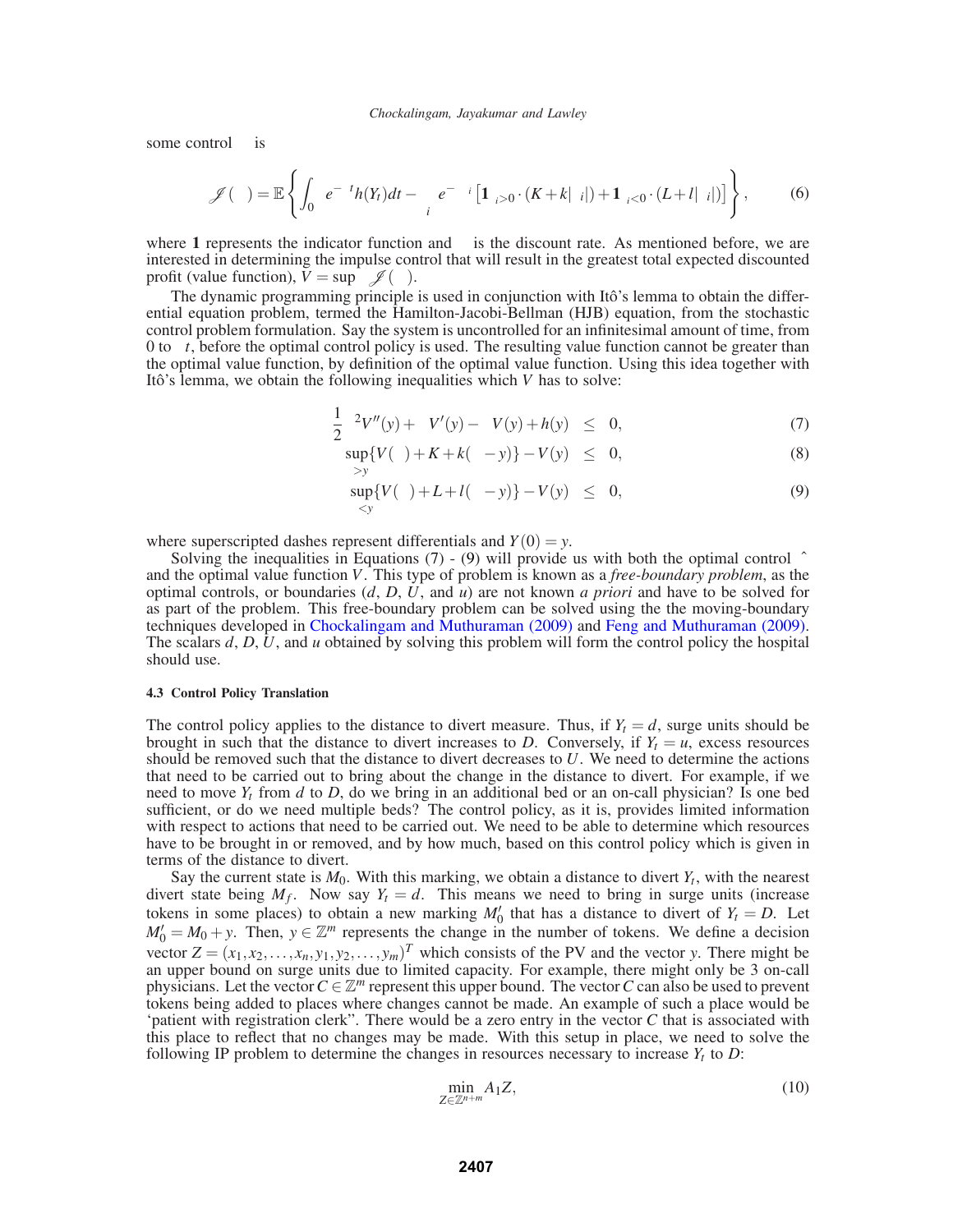such that

$$
M_f = M_0 + A_2 Z + \phi A_3 Z,\tag{11}
$$

$$
AA_3Z \geq D,\tag{12}
$$

$$
A_2 Z \leq C, \tag{13}
$$

$$
A_1 Z > \sum_{j=1} x_j,\tag{14}
$$

$$
Z_i \geq 0 \text{ for } i \in [1, m], \tag{15}
$$

where  $A_1$  is a  $1 \times (n+m)$  vector with *n* 1's followed by *m* 0's,  $A_2$  is a  $m \times (n+m)$  matrix and  $A_3$ is a  $n \times (n+m)$  matrix, both consisting of 1's and 0's. Equation (10), the objective function of the IP problem, is concerned with minimizing the Parikh vector. The first constraint of the IP problem, Equation (11), is the state equation between the new marking  $M'_0$  and the nearest divert state  $M_f$ . The second constraint, Equation (12), states that the new distance to divert has to be at least *D*. The vector *A* in this equation is the vector previously defined in Equation (3). Equation (13) handles the surge capacity constraint, and the condition that tokens may not be added to all places. Equation (14), states that the number of transitions required to enter the divert state from the new marking  $M'_0$  has to be greater than the number of transitions required to enter the divert state from the previous marking  $M_0$ . Equation (15) simply states that the number of transitions cannot be negative. If  $Y_y = u$ , an IP problem with similar structure to Equations  $(10)$  -  $(15)$  needs to be solved to determine the actions that need to be carried out.

Therefore, at each time there is a change in the state of the hospital, the distance metric *Y* needs to be computed and compared against the  $(d, D, U, u)$  control policy. If  $Y \le d$  or  $Y \ge u$ , the IP problem described in Equations (10) - (14) needs to be solved to determine the number and types of resources that have to be brought in or removed, to prevent hospital ED from overcrowding, and to avoid the hospital from entering a divert state.

### **5 A NUMERICAL EXPERIMENT**

We now illustrate the approach proposed in this paper with a quick numerical experiment, using the PN model described in Section 2. To conduct the experiment, the parameters for the geometric Brownian motion process,  $\mu$  and  $\sigma$ , together with the profit function *h*, are needed. The parameters  $\mu$  and  $\sigma$  are computed directly from the time series obtained for the process *Y* from the simulation runs and are found to be 1 and 0.0016, respectively.

For the profit function, cost and revenue estimates for Indiana hospitals were used in the simulation model. At each 10-minute interval, the instantaneous cost and revenue were estimated based on the distribution of resources and patients in the system at that time. The instantaneous profit was then calculated using these estimates. The distance to divert at that time is also recorded. Plotting instantaneous profit against distance to divert provides us with instantaneous profit as a function of distance to divert. Now, a single distance to divert could correspond to multiple markings, which implies that a single distance to divert could result in different instantaneous profits, depending on the markings. For each distance to divert, we take instantaneous profit to be the minimum of all the instantaneous profits associated with that distance. Our aim in choosing the profit in this fashion is to determine an optimal control policy that is robust, i.e., we are interesting in maximizing profit in the worst-case scenario. With the profit function so chosen, we fit a quadratic curve to obtain the instantaneous profit function shown in Figure 6. We can now compute the  $(d, D, U, u)$  control policy described in Section 4.2 using the moving-boundary technique. Omitting details of the computation, we find the following:  $d = 37.264$ ,  $D = 44.949$ ,  $U = 79.708$  and  $u = 198.915$ . We can now use the control policy translation described in Section 4.3 to determine what changes in resources need to be made in order to change the distance to divert metric. For example, say the current marking yielded  $Y = 37.264$ . The hospital has to bring in resources such that the new marking yields  $Y = 44.949$ . Solving the IP problem described above, we find that the hospital needs to add 1 triage nurse, 1 ED nurse, and 1 ED bed in order to effect this change.

Now we simulate and compare an uncontrolled and a controlled hospital system based on two metrics; profit at the end of the 30 days, and the leave without being seen (LWBS) rate. The LWBS rate captures the number of patients who check-in to the hospital for treatment, and leave without seeing a physician due to long wait times. Table 3 shows performance measures obtained with each system.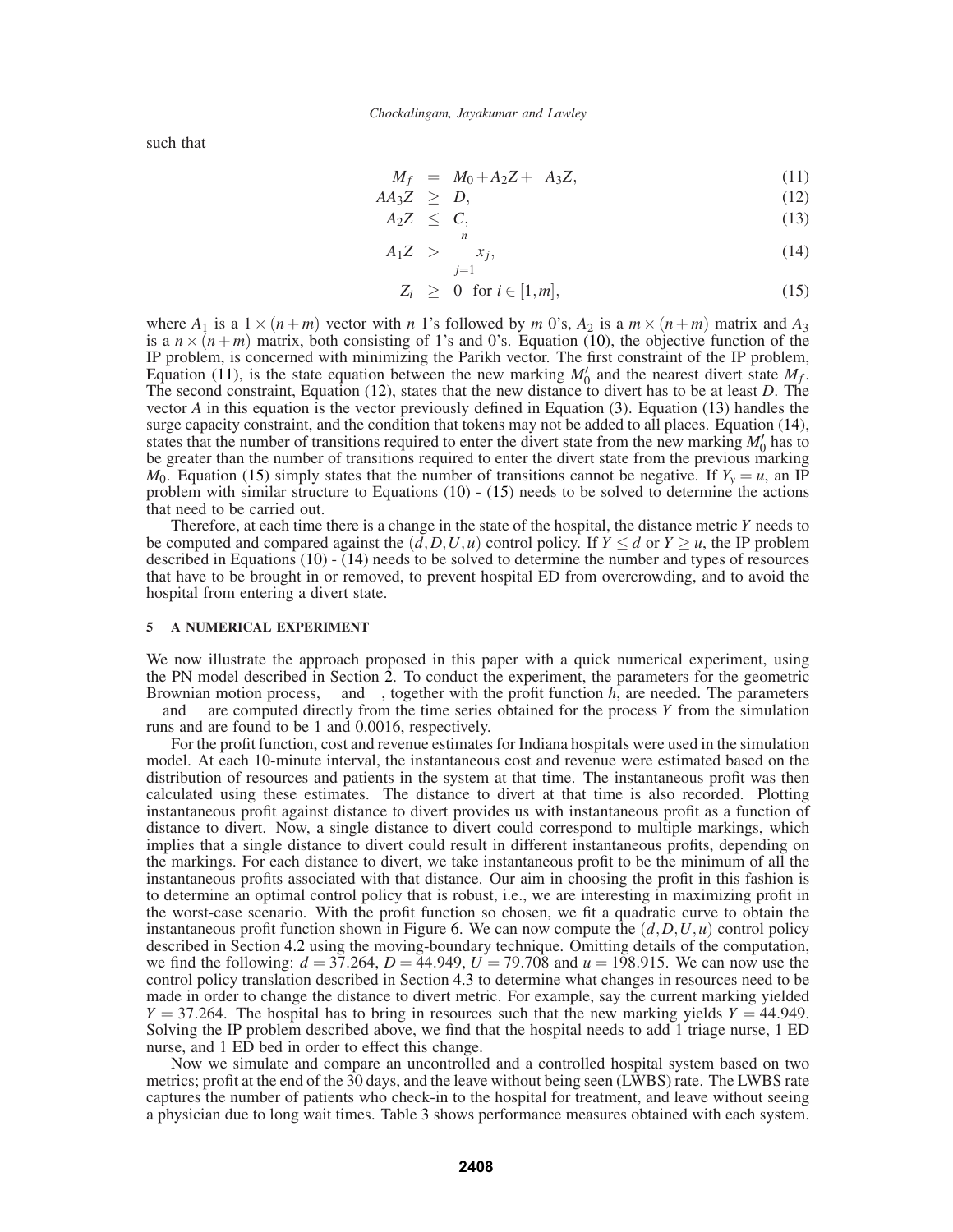*Chockalingam, Jayakumar and Lawley*



Figure 6: Instantaneous profit function

Table 3: Comparison of performance measures

| Performance measure | Uncontrolled   Controlled |         |
|---------------------|---------------------------|---------|
| LWBS rate $(\% )$   | 2.6                       | 19      |
| Profit $(\$)$       | 653.179                   | 700.220 |

As can be seen, using the optimal control policy yields significant performance improvement. By optimally managing resources, the hospital accrues a larger profit, and also improves patient welfare, as signified by the lower LWBS rate.

# **6 CONCLUSION**

The problem of hospital overcrowding is a serious one and has significant effects, one of which is hospitals entering divert a state. In this paper, we propose a novel approach to derive control policies with which hospitals could prevent overcrowding, and thereby prevent divert states from occurring. We have developed the *distance to divert* measure to describe the hospital's proximity to entering a divert state. Using a stochastic process to describe this measure, we have derived a stochastic impulse control problem, which can be solved numerically using moving-boundary techniques. The optimal control policy obtained as a solution to this problem dictates when the hospital should add or remove resources (such as beds and nurses), and also how many of these resources should be added or removed. The control policy does not explicitly state which resources should be added or removed, rather only prescribing a change in the distance to divert. We therefore derive an integer-programming problem, based on the required change in the distance to divert measure, which explicitly states the change in resource levels necessary to change the distance to divert. The use of these optimal control policies leads to significant improvements in performance, as illustrated by a numerical experiment. This work focuses on developing control policies for a single hospital system. In reality, hospitals in a vicinity coordinate their divert strategies. An obvious direction for future research is therefore to develop control policies for hospitals that coordinate their strategies.

# **7 ACKNOWLEDGEMENTS**

We would like to thank Manan Javeri for providing feedback and computational assistance on this paper.

#### **REFERENCES**

Bensoussan, A., and J. L. Lions. 1984. *Impulse Control and Quasi-variational Inequalities*. Gauthier-Villars.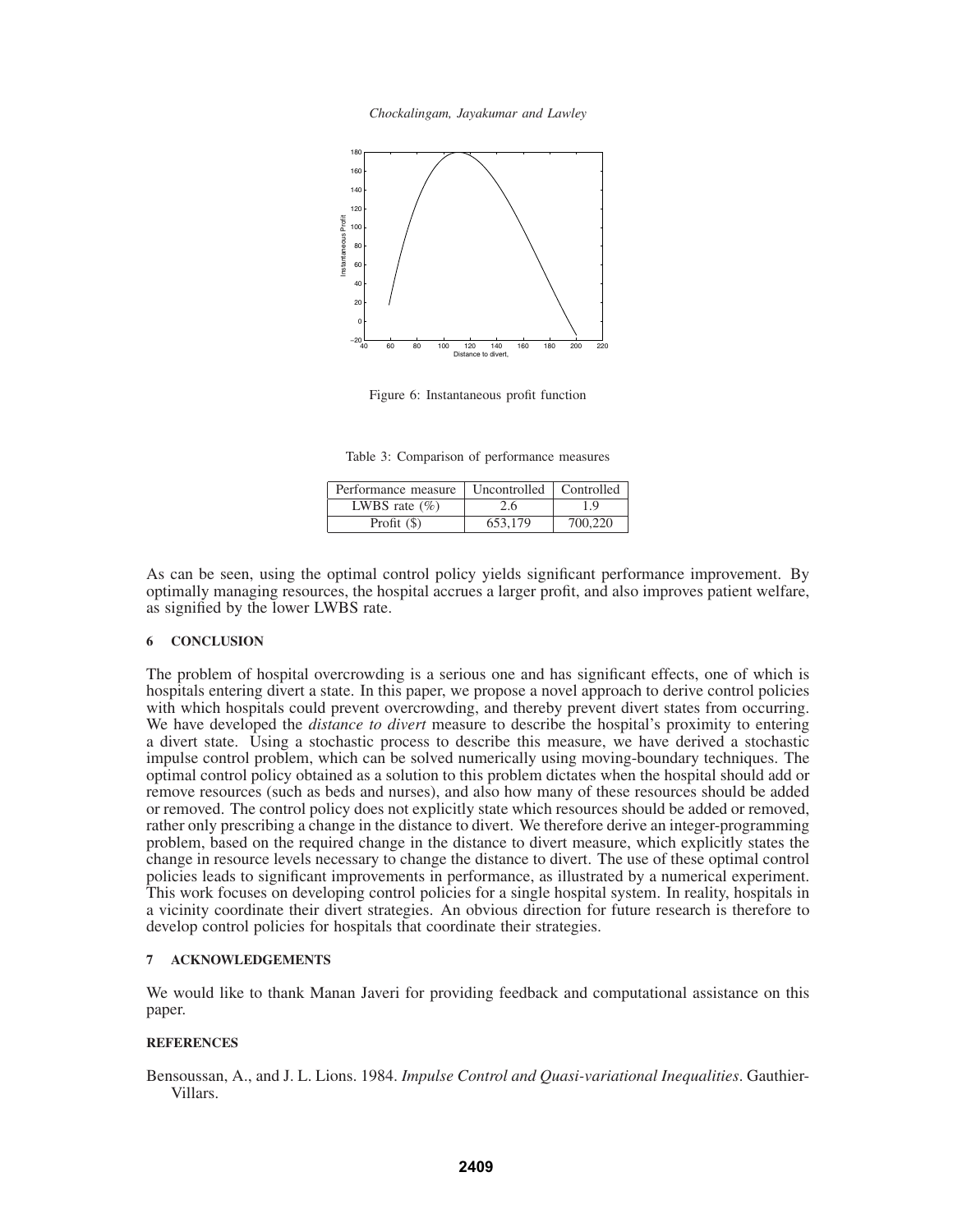- Burt, C. W., L. F. McCaig, and R. H. Valverde. 2006. Analysis of Ambulance Transports and Diversions Among US Emergency Departments. *Annals of Emergency Medicine* 47:317–326.
- Chockalingam, A., and K. Muthuraman. 2009. American Option Pricing under Stochastic Volatility. *Working paper*.
- Committee on Pediatric Emergency Medicine 2004. *Overcrowding Crisis in Our Nation's Emergency Departments: Is Our Safety Net Unravelling?* Committee on Pediatric Emergency Medicine.
- Criswell, M., I. Hasan, R. Kopach, S. Lambert, M. Lawley, D. McWilliams, G. Trupiano, and N. Varadarajan. 2007. Emergency Department Divert Avoidance Using Petri Nets. *Proceedings of IEEE Second International Conference on System of Systems Engineering (ICSoSE)*:1–6.
- Feng, H., and K. Muthuraman. 2009. A Computational Method for Stochastic Impulse Control Problems. *Working paper*.
- Glushak, C., T. R. Delbridge, and H. G. Garrison. 1997. Ambulance Diversion. Standards and Clinical Practices committee, National Association of EMS Physicians. *Prehospital emergency care* 1:100– 103.
- Grumbach, K., D. Keane, and A. Bindman. 1993. Primary Care and Public Emergency Department Overcrowding. *American Journal of Public Health* 83:372–378.
- Institute of Medicine 2006. *The Future of Emergency Care in the United State Health System*. Institute of Medicine.
- Jenson, J. 2003. Going with the Flow:Tracking System Helps Midwest Hospital Streamline Patient Flow and Lower Emergency Room Divert Rate. *Health Management Technology* 24:43–45.
- Kokler, A. 2008. Process Modeling of Emergency Department Patient Flow: Effect of Length of Stay on ED Diversion. *Journal of Medical Systems* 32:389–401.
- McConnell, J. K., F. R. Christopher, and D. Mohamud. 2006. Ambulance Diversion and Lost Hospital Revenues. *Annals of Emergency Medicine* 48:702–710.
- Murata, T. 1989. Petri Nets: Properties, Analysis and Applications. *Proceedings of the IEEE* 77:541– 580.
- Pham, J. C., and R. Patel. 2006. The Effects of Ambulance Diversion: A Comprehensive Review. *Academic Emergency Medicine* 13:1220–1227.

### **AUTHOR BIOGRAPHIES**

**ARUN CHOCKALINGAM** is a Visiting Assistant Professor in the School of Industrial Engineering at Purdue University. His research interests lie in the areas of decision-making under uncertainty, stochastic control and stochastic optimization. In particular, he is interested in formulating decisionmaking problems as stochastic control problems, and constructing computational methods to solve these problems and obtain optimal policies. He is currently working on problems in two application areas, healthcare systems engineering and financial engineering.

**KRISHNA JAYAKUMAR** is a graduate student in the School of Industrial Engineering at Purdue University. He will receive his Masters degree in May 2010. His research interests lie in the area of simulation modeling and stochastic optimization, applied to healthcare systems.

**MARK LAWLEY**is a Professor in the Weldon School of Biomedical Engineering at Purdue University. Before joining Biomedical Engineering in 2007, he served nine years as Assistant and Associate Professor of Industrial Engineering, also at Purdue, two years as Assistant Professor of Industrial Engineering at the University of Alabama, and he has held engineering positions with Westinghouse Electric Corporation, Emerson Electric Company, and the Bevill Center for Advanced Manufacturing Technology. As a researcher in academics, he has authored approximately 100 technical papers including book chapters, conference papers, and refereed journal articles, and has won three best paper awards for his work in systems optimization and control. In January 2005, he was appointed Regenstrief Faculty Scholar in support of Purdues Regenstrief Center for Health Care Engineering. He is particularly interested in developing optimal decision policies for system configuration and resource allocation in large healthcare systems. As a Regenstrief Scholar, he has focused on research initiatives with Wishard Hospital, the Regenstrief Institute of Indianapolis, the Richard L. Roudebush Veterans Administration Medical Center, Ascension Health, St. Vincent Hospitals, and the American College of Physicians. His recent research has focused on problems in scheduling in primary care and chemotherapy clinics, financial sustainability for the patient centered medical home, diagnosis-based modeling of hospital patient flow, stochastic control approaches for emergency room divert and hospital surge capacity implementation, optimal fistula monitoring and maintenance for hemodialysis, hospital